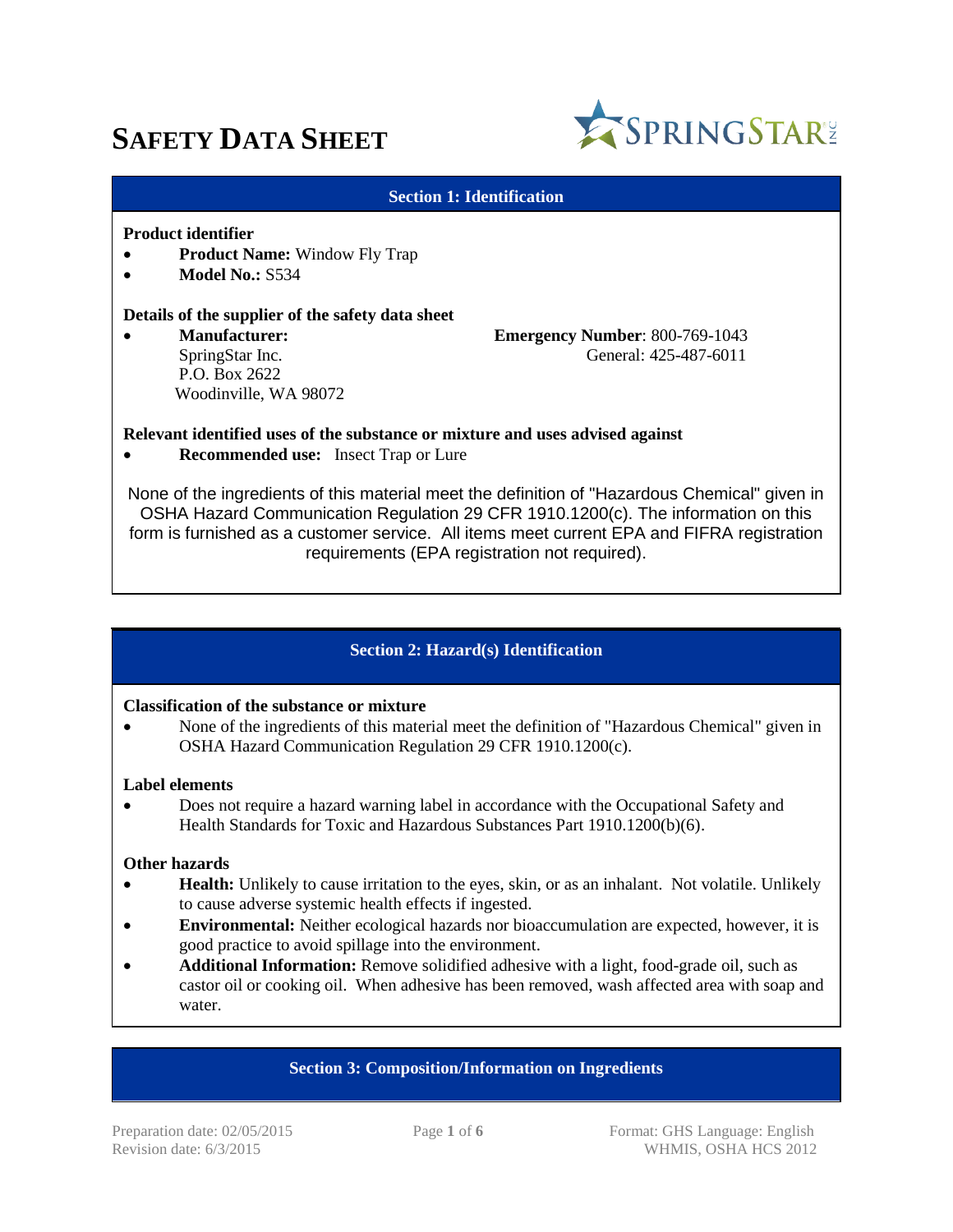## **Substances**

- **Chemical name:** Trade Secret.
- **Common name and synonyms:** Trade Secret.
- **Chemical Abstracts Service (CAS) number:** Trade Secret.
- **Impurities and stabilizing additives:** Trade Secret.

## **Mixtures**

- **Chemical name:** Trade Secret.
- **Common name and synonyms:** Trade Secret.
- **Chemical Abstracts Service (CAS) number:** Trade Secret.
- **Impurities and stabilizing additives:** Trade Secret.

The chemical name and concentration (i.e., exact percentage) of all ingredients which are classified as health hazards and are:

a) Present above their cut-off/concentration limits: None

b) Present a health risk below the cut-off/concentration limits: None

The concentration (exact percentages) of each ingredient:

a) A trade secret claim is made.

Chemicals where a trade secret is claimed

 The specific chemical identity and/or exact percentage (concentration) of composition has been withheld as a trade secret.

None of the trade secret ingredients are considered hazardous, None of the trade secret ingredients have a PEL established under OSHA regulations, None of the trade secret ingredients have a TLV established under OSHA regulations

# **Section 4: First-Aid Measures**

**Description of first aid measures by relevant routes of exposure:**

| <b>SKIN:</b>       | Remove solidified adhesive with a light, food-grade oil, such as castor oil<br>or cooking oil. When adhesive has been removed, wash affected area<br>with soap and water. |  |  |  |
|--------------------|---------------------------------------------------------------------------------------------------------------------------------------------------------------------------|--|--|--|
| EYE:               | Check for and remove contact lenses. Flush with water for 15 min. Seek<br>medical attention immediately.                                                                  |  |  |  |
| <b>INHALATION:</b> | Remove to fresh air. Give oxygen if breathing is difficult. Get medical<br>attention.                                                                                     |  |  |  |
| <b>INGESTION:</b>  | If swallowed, DO NOT induce vomiting. Keep at rest. Get medical<br>attention immediately.                                                                                 |  |  |  |

## **Most important symptoms and effects, both acute and delayed:**  Not known, not expected.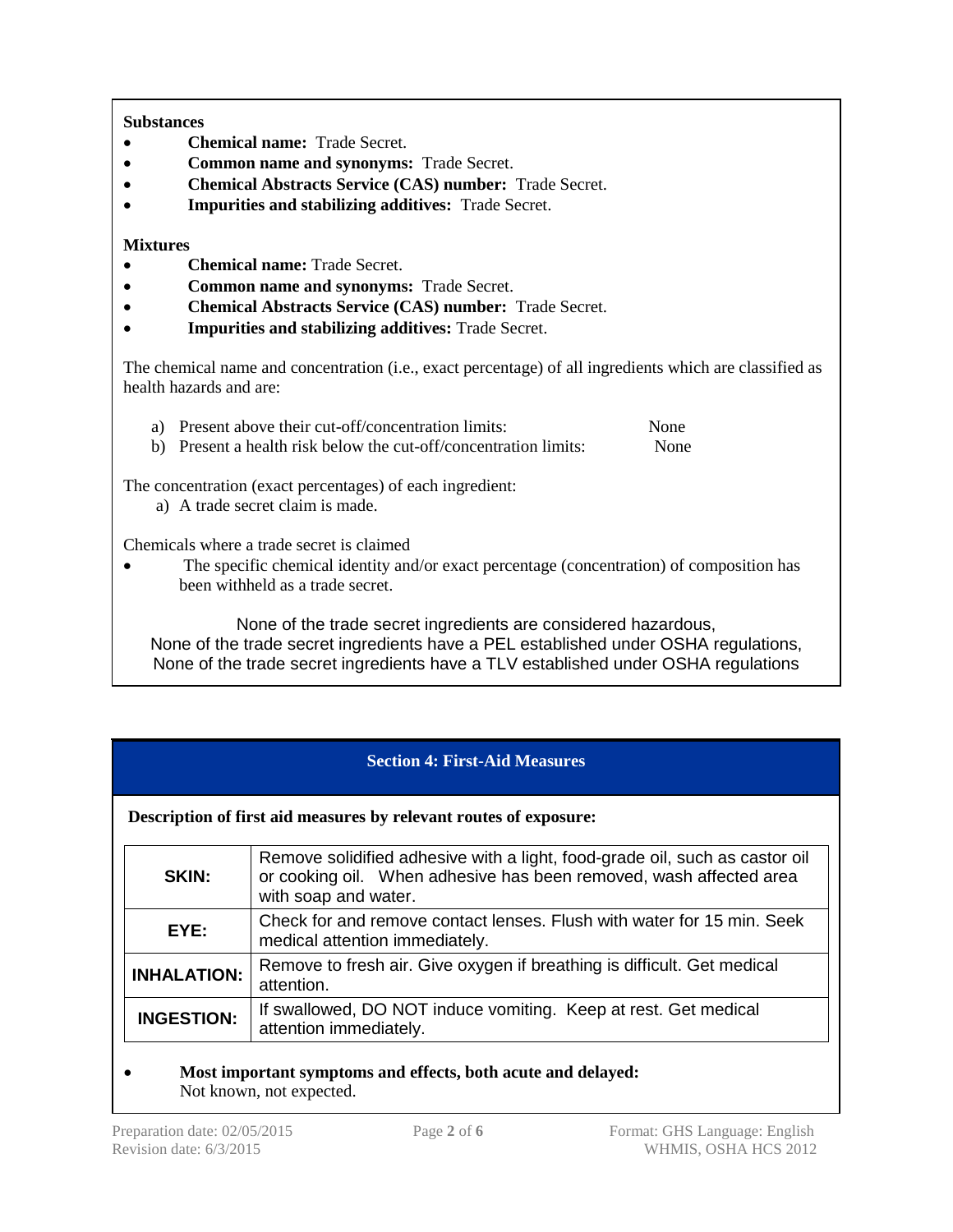**Indication of any immediate medical attention and special treatment needed:**  No known, not expected.

# **Section 5: Fire-Fighting Measures**

• **Extinguishing media:** Foam, dry chemical, CO<sub>2</sub>, halogenated agents.

## **Advice for firefighters:**

- **Respiratory protection:** For conditions of use where exposure to the substance is apparent and engineering controls are not feasible, consult an industrial hygienist. For emergencies, or instances where the exposure levels are not known, use a full-face piece positive-pressure, airsupplied respirator.
- **Protective gloves:** Recommended
- **Eye protection:** Recommended
- **Other protective equipment:** Impervious protective clothing, including boots, gloves

# **Section 6: Accidental Release Measures**

## **Emergency procedures**

**Spill or leak procedures:** Ventilate area of leak or spill. Remove all sources of ignition. Wear appropriate personal protective equipment. Isolate hazard area. Collect spilled solid in an appropriate container and dispose of according to local and regional authority requirements. Finish cleaning by spreading water on the contaminated area.

## **Personal precautions and protective equipment**

- **Respiratory protection:** For emergencies, or instances where the exposure levels are not known, use a full-face piece positive-pressure, air-supplied respirator.
- **Protective gloves:** Recommended
- **Eye protection:** Recommended
- **Other protective equipment:** Impervious protective clothing, including boots, gloves

# **Section 7: Handling and Storage**

## **Handling**

**Respiratory protection:** None required, however, use of adequate ventilation is good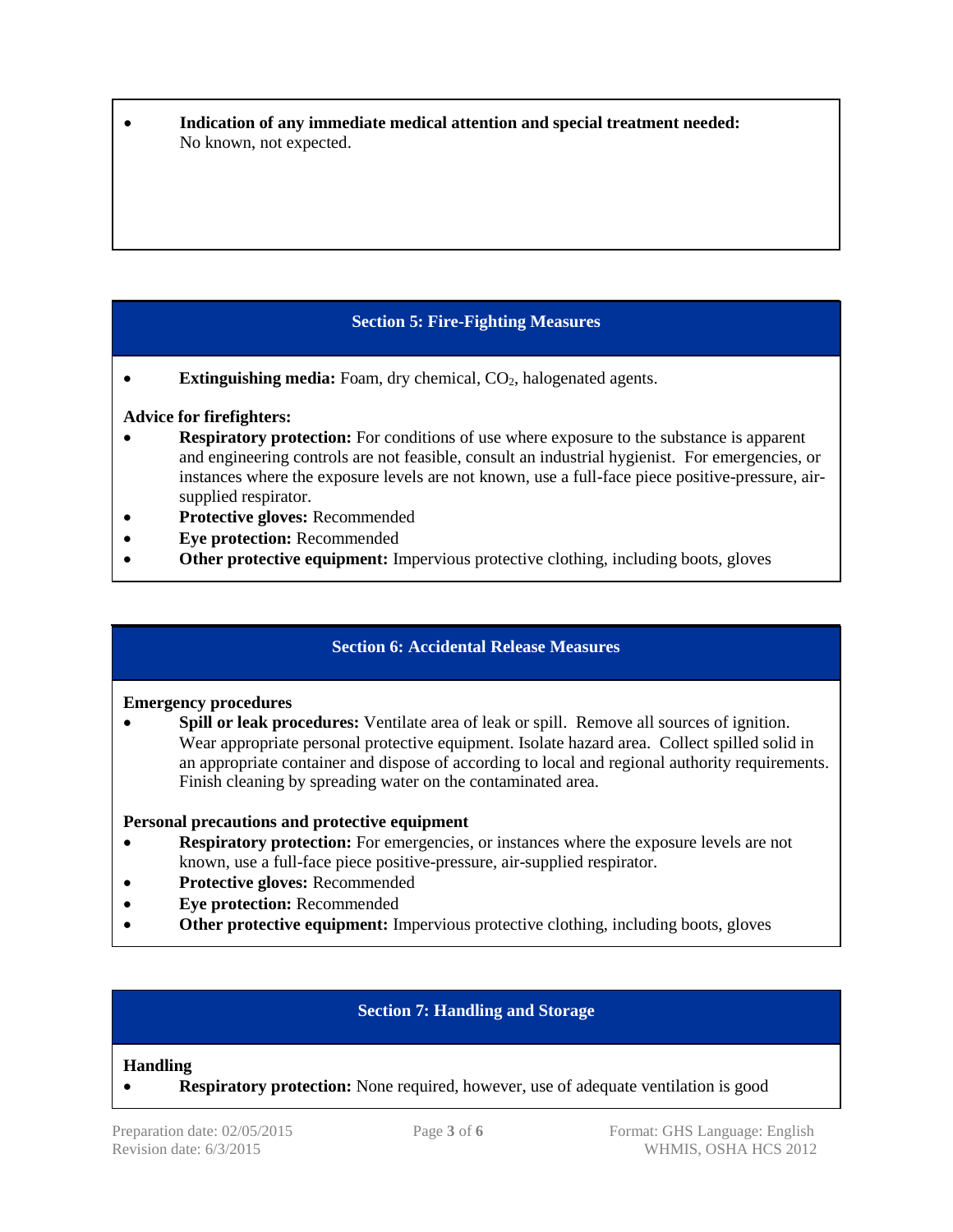industrial practice.

- **Ventilation:** A system of local and/or general exhaust is recommended to keep employee exposure as low as possible.
- Protective gloves: None required, use of protective gloves recommended.
- **Eye protection:** None required, use of eye protection recommended.

#### **Storage**

 **Specific storage requirements:** Keep in a tightly closed container, stored in a cool, dry, ventilated area away from any area where the fire hazard may be acute. Protect against freezing, physical damage and excess heat.

## **Section 8: Exposure Controls/Personal Protection**

**Exposure controls:** No further data; see section 7.

**Personal protective equipment:** No further data; see section 7.

## **Section 9: Physical and Chemical Properties**

| <b>Material description</b>                               |                                                                 |                                            |                |  |
|-----------------------------------------------------------|-----------------------------------------------------------------|--------------------------------------------|----------------|--|
| Appearance                                                | White odorless solid<br>coated with light yellow<br>sticky mass | pH                                         | Not applicable |  |
| Odor                                                      | negligible odor                                                 | <b>Odor threshold</b>                      | Not available  |  |
| Vapor pressure                                            | Not available                                                   | Vapor density                              | Not available  |  |
| <b>Viscosity</b>                                          | Not known                                                       | Relative density @ 25° C                   | 0.8            |  |
| <b>Freezing point</b>                                     | $125^\circ$ F                                                   | <b>Boiling point</b>                       | $>500^\circ$ F |  |
| <b>Solubility</b>                                         | Negligible, less than<br>0.1%                                   | <b>Evaporation rate</b>                    | n/a            |  |
| <b>Flash point</b>                                        | $>390^\circ$ F                                                  | Flammability (solid, gas)                  | Not known      |  |
| Auto-ignition<br>temperature                              | n/a                                                             | <b>Decomposition</b><br>temperature        | Not known      |  |
| <b>Upper/lower</b><br>flammability or<br>explosive limits | Not known                                                       | Partition coefficient: n-<br>octanol/water | Not known      |  |

# **Section 10: Stability and Reactivity**

#### **Reactivity**

• Not available.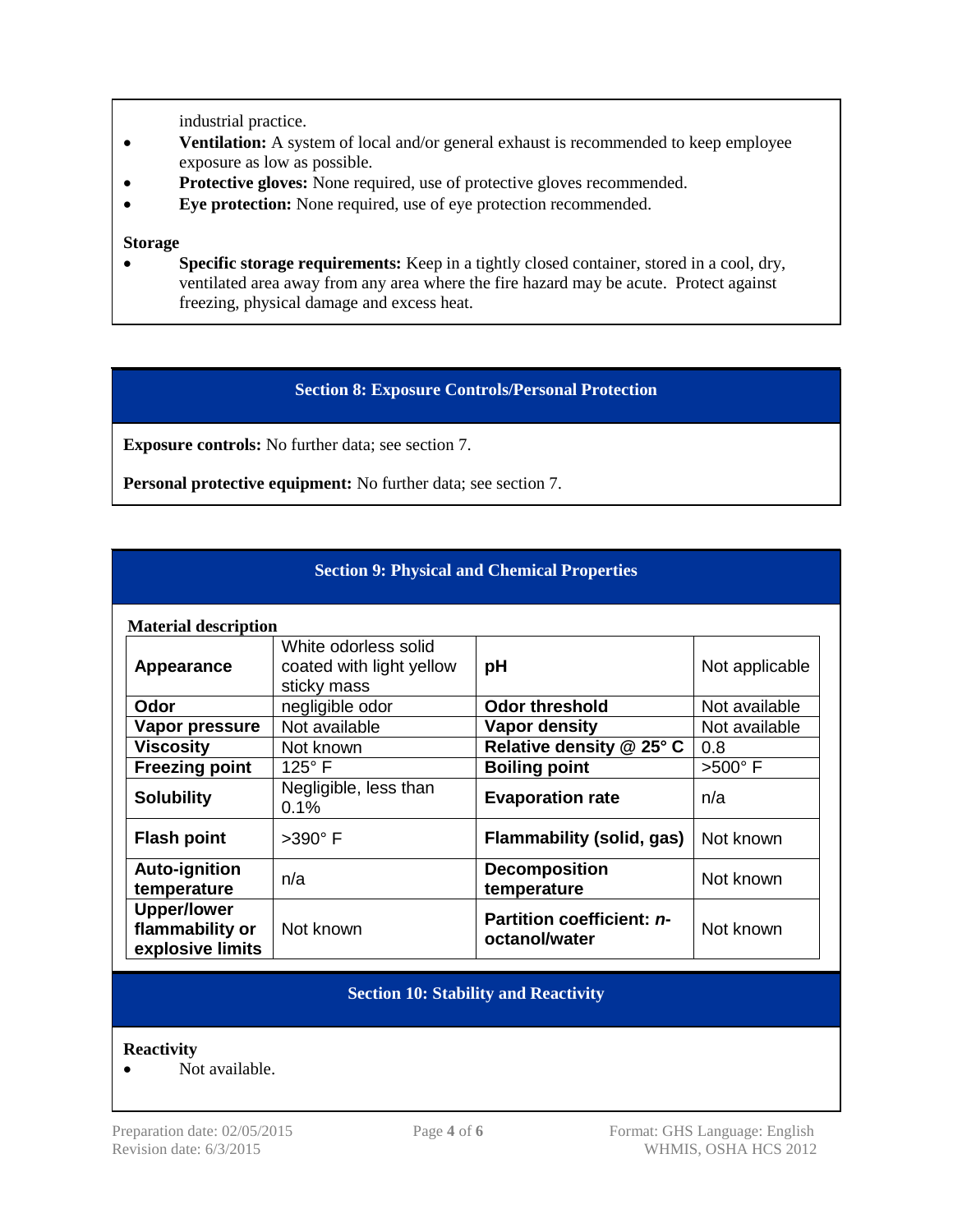## **Chemical stability**

- Stable under ordinary conditions of use and storage.
- No stabilizers needed to maintain chemical stability.
- Should the product change in physical appearance, no safety issues expected.

## **Other**

- **Hazardous polymerization:** Will not occur.
- **Conditions to avoid:** Exposure to temperatures greater than 250°F.
- **Materials to avoid:** None known.
- **Known or anticipated hazardous decomposition products:** None.

## **Section 11: Toxicological Information**

## **Information on likely routes of exposure**

• **Primary route(s) of entry:** Not known.

## **Information on toxicological effects**

- **Acute effects:** Not known.
- **Most important symptoms and effects, both acute and delayed:** Not known, not expected.
- **• RTECS numbers:** Not applicable.
- **Irritation data:** Not known.
- **Toxicity data:** Not known.
- **Threshold Limit Value (TLV):** Not known.
- **OSHA Permissible Exposure Limit (PEL):** Not known.
- **Listed as a carcinogen by NTP, IARC, or OSHA?** No.

## **Section 12: Ecological Information**

**Toxicity**

- **Aquatic and/or terrestrial toxicity:** not available
- **• Persistence and degradability:** not known

#### **Behavior in environmental systems**

- **Bioaccumulative potential:** not available
- **Mobility in soil:** not known
- **Additional ecological information:** not known

## **Section 13: Disposal Considerations**